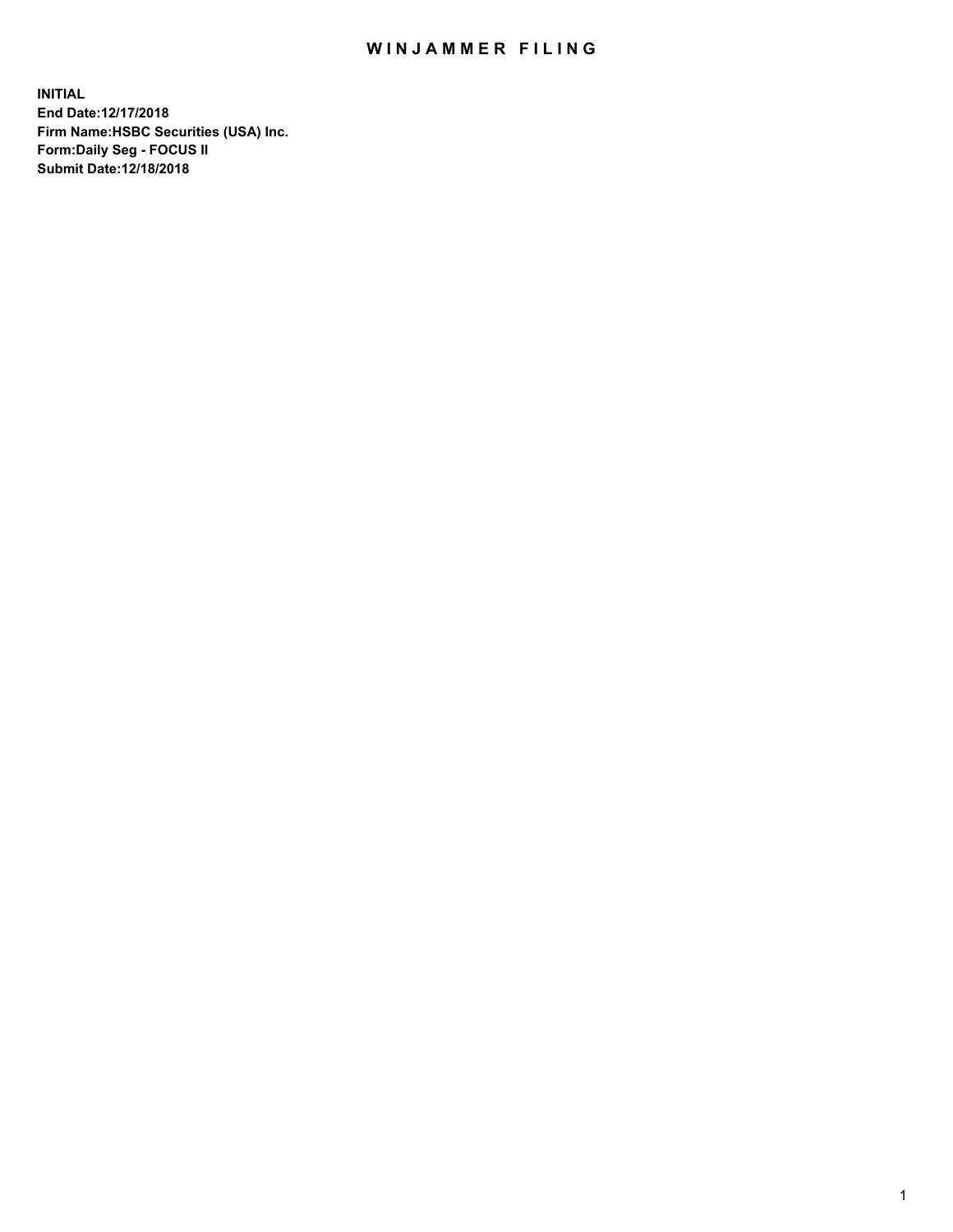**INITIAL End Date:12/17/2018 Firm Name:HSBC Securities (USA) Inc. Form:Daily Seg - FOCUS II Submit Date:12/18/2018 Daily Segregation - Cover Page**

| Name of Company                                                                                                                                                                                                                                                                                                                | <b>HSBC Securities (USA) Inc.</b>                           |
|--------------------------------------------------------------------------------------------------------------------------------------------------------------------------------------------------------------------------------------------------------------------------------------------------------------------------------|-------------------------------------------------------------|
| <b>Contact Name</b>                                                                                                                                                                                                                                                                                                            | <b>Michael Vacca</b>                                        |
| <b>Contact Phone Number</b>                                                                                                                                                                                                                                                                                                    | 212-525-7951                                                |
| <b>Contact Email Address</b>                                                                                                                                                                                                                                                                                                   | michael.vacca@us.hsbc.com                                   |
| FCM's Customer Segregated Funds Residual Interest Target (choose one):<br>a. Minimum dollar amount: ; or<br>b. Minimum percentage of customer segregated funds required:% ; or<br>c. Dollar amount range between: and; or<br>d. Percentage range of customer segregated funds required between:% and%.                         | 109,000,000<br><u>0</u><br>0 <sub>0</sub><br>0 <sub>0</sub> |
| FCM's Customer Secured Amount Funds Residual Interest Target (choose one):<br>a. Minimum dollar amount: ; or<br>b. Minimum percentage of customer secured funds required:% ; or<br>c. Dollar amount range between: and; or<br>d. Percentage range of customer secured funds required between: % and %.                         | 25,000,000<br><u>0</u><br>0 <sub>0</sub><br>0 <sub>0</sub>  |
| FCM's Cleared Swaps Customer Collateral Residual Interest Target (choose one):<br>a. Minimum dollar amount: ; or<br>b. Minimum percentage of cleared swaps customer collateral required:% ; or<br>c. Dollar amount range between: and; or<br>d. Percentage range of cleared swaps customer collateral required between:% and%. | 83,000,000<br><u>0</u><br>00<br>00                          |

Attach supporting documents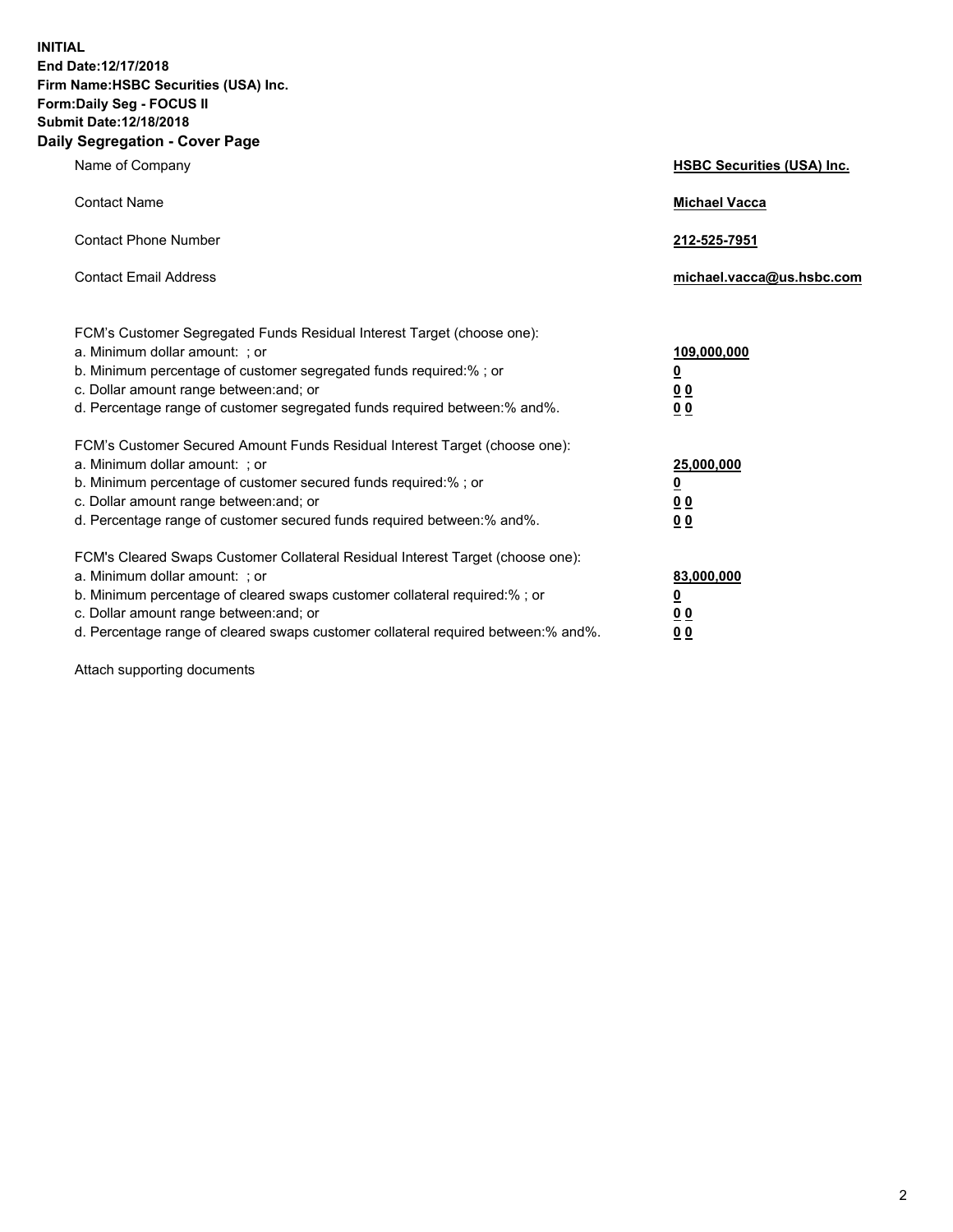**INITIAL End Date:12/17/2018 Firm Name:HSBC Securities (USA) Inc. Form:Daily Seg - FOCUS II Submit Date:12/18/2018 Daily Segregation - Secured Amounts** Foreign Futures and Foreign Options Secured Amounts Amount required to be set aside pursuant to law, rule or regulation of a foreign government or a rule of a self-regulatory organization authorized thereunder **0** [7305] 1. Net ledger balance - Foreign Futures and Foreign Option Trading - All Customers A. Cash **82,951,257** [7315] B. Securities (at market) **87,219,444** [7317] 2. Net unrealized profit (loss) in open futures contracts traded on a foreign board of trade **9,978,975** [7325] 3. Exchange traded options a. Market value of open option contracts purchased on a foreign board of trade **0** [7335] b. Market value of open contracts granted (sold) on a foreign board of trade **0** [7337] 4. Net equity (deficit) (add lines 1. 2. and 3.) **180,149,676** [7345] 5. Account liquidating to a deficit and account with a debit balances - gross amount **431,794** [7351] Less: amount offset by customer owned securities **-431,792** [7352] **2** [7354] 6. Amount required to be set aside as the secured amount - Net Liquidating Equity Method (add lines 4 and 5) **180,149,678** [7355] 7. Greater of amount required to be set aside pursuant to foreign jurisdiction (above) or line 6. **180,149,678** [7360] FUNDS DEPOSITED IN SEPARATE REGULATION 30.7 ACCOUNTS 1. Cash in banks A. Banks located in the United States **48,744,346** [7500] B. Other banks qualified under Regulation 30.7 **0** [7520] **48,744,346** [7530] 2. Securities A. In safekeeping with banks located in the United States **50,844,096** [7540] B. In safekeeping with other banks qualified under Regulation 30.7 **29,767,631** [7560] **80,611,727** [7570] 3. Equities with registered futures commission merchants A. Cash **0** [7580] B. Securities **0** [7590] C. Unrealized gain (loss) on open futures contracts **0** [7600] D. Value of long option contracts **0** [7610] E. Value of short option contracts **0** [7615] **0** [7620] 4. Amounts held by clearing organizations of foreign boards of trade A. Cash **0** [7640] B. Securities **0** [7650] C. Amount due to (from) clearing organization - daily variation **0** [7660] D. Value of long option contracts **0** [7670] E. Value of short option contracts **0** [7675] **0** [7680] 5. Amounts held by members of foreign boards of trade A. Cash **39,417,612** [7700] B. Securities **36,375,348** [7710] C. Unrealized gain (loss) on open futures contracts **9,978,975** [7720] D. Value of long option contracts **0** [7730] E. Value of short option contracts **0** [7735] **85,771,935** [7740] 6. Amounts with other depositories designated by a foreign board of trade **0** [7760] 7. Segregated funds on hand **0** [7765] 8. Total funds in separate section 30.7 accounts **215,128,008** [7770] 9. Excess (deficiency) Set Aside for Secured Amount (subtract line 7 Secured Statement **34,978,330** [7380]

Page 1 from Line 8)

10. Management Target Amount for Excess funds in separate section 30.7 accounts **25,000,000** [7780] 11. Excess (deficiency) funds in separate 30.7 accounts over (under) Management Target **9,978,330** [7785]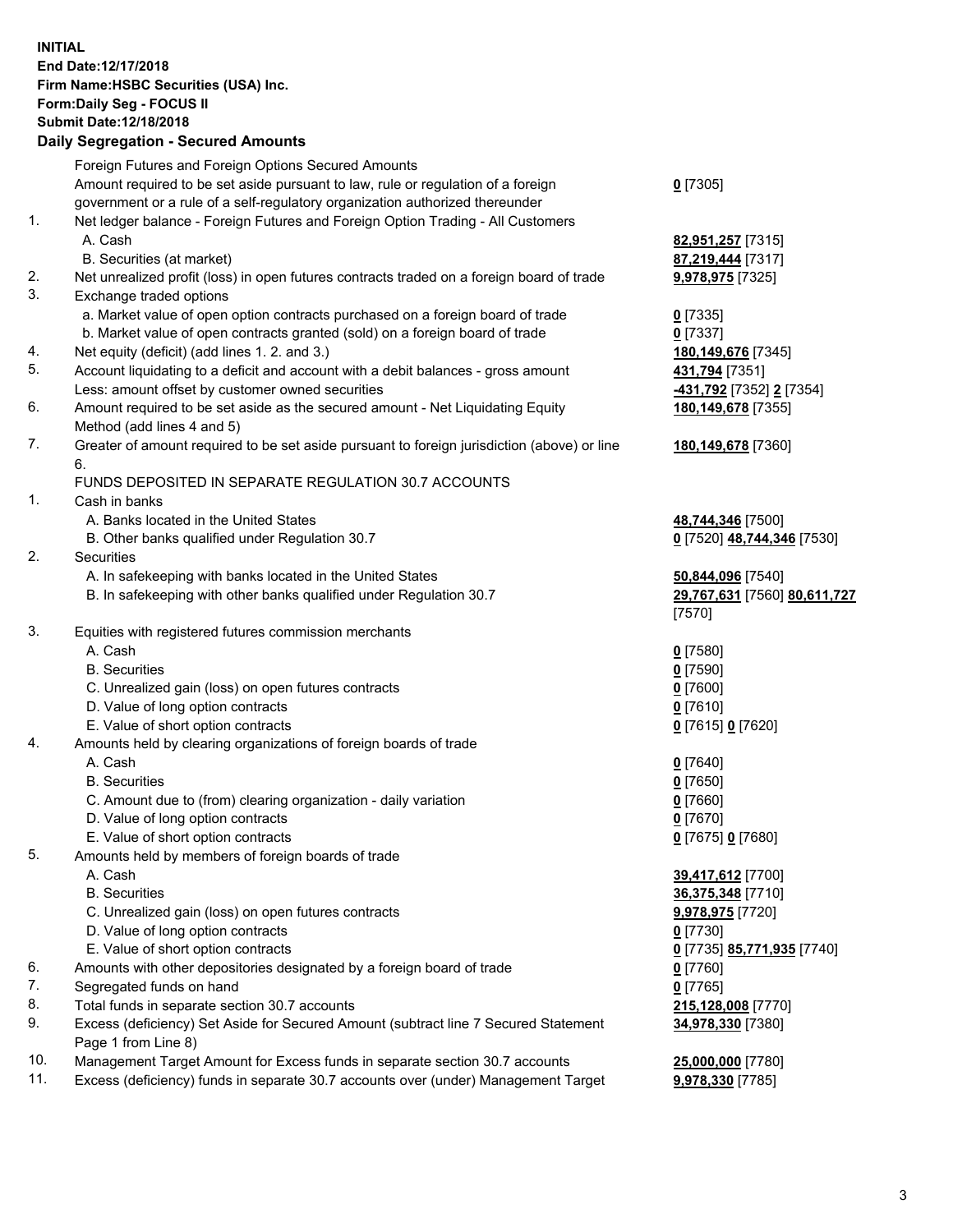|     | <b>INITIAL</b><br>End Date:12/17/2018<br>Firm Name: HSBC Securities (USA) Inc.<br><b>Form:Daily Seg - FOCUS II</b><br><b>Submit Date: 12/18/2018</b><br>Daily Segregation - Segregation Statement |                                  |
|-----|---------------------------------------------------------------------------------------------------------------------------------------------------------------------------------------------------|----------------------------------|
|     | SEGREGATION REQUIREMENTS (Section 4d(2) of the CEAct)                                                                                                                                             |                                  |
| 1.  | Net ledger balance                                                                                                                                                                                |                                  |
|     | A. Cash                                                                                                                                                                                           | 411,103,301 [7010]               |
|     | B. Securities (at market)                                                                                                                                                                         | 1,344,329,129 [7020]             |
| 2.  | Net unrealized profit (loss) in open futures contracts traded on a contract market                                                                                                                | -119,994,285 [7030]              |
| 3.  | Exchange traded options                                                                                                                                                                           |                                  |
|     | A. Add market value of open option contracts purchased on a contract market                                                                                                                       | 232,032,299 [7032]               |
|     | B. Deduct market value of open option contracts granted (sold) on a contract market                                                                                                               | <u>-48,660,878</u> [7033]        |
| 4.  | Net equity (deficit) (add lines 1, 2 and 3)                                                                                                                                                       | 1,818,809,566 [7040]             |
| 5.  | Accounts liquidating to a deficit and accounts with                                                                                                                                               |                                  |
|     | debit balances - gross amount                                                                                                                                                                     | 96,516,461 [7045]                |
|     | Less: amount offset by customer securities                                                                                                                                                        | -96,492,870 [7047] 23,591 [7050] |
| 6.  | Amount required to be segregated (add lines 4 and 5)                                                                                                                                              | 1,818,833,157 [7060]             |
|     | <b>FUNDS IN SEGREGATED ACCOUNTS</b>                                                                                                                                                               |                                  |
| 7.  | Deposited in segregated funds bank accounts                                                                                                                                                       |                                  |
|     | A. Cash                                                                                                                                                                                           | 80,211,992 [7070]                |
|     | B. Securities representing investments of customers' funds (at market)                                                                                                                            | 50,012,333 [7080]                |
|     | C. Securities held for particular customers or option customers in lieu of cash (at<br>market)                                                                                                    | 229,020,320 [7090]               |
| 8.  | Margins on deposit with derivatives clearing organizations of contract markets                                                                                                                    |                                  |
|     | A. Cash                                                                                                                                                                                           | 21,022,185 [7100]                |
|     | B. Securities representing investments of customers' funds (at market)                                                                                                                            | 317,905,829 [7110]               |
|     | C. Securities held for particular customers or option customers in lieu of cash (at<br>market)                                                                                                    | 1,016,113,589 [7120]             |
| 9.  | Net settlement from (to) derivatives clearing organizations of contract markets                                                                                                                   | <u>-68,592,456</u> [7130]        |
| 10. | Exchange traded options                                                                                                                                                                           |                                  |
|     | A. Value of open long option contracts                                                                                                                                                            | <u>232,032,299</u> [7132]        |
|     | B. Value of open short option contracts                                                                                                                                                           | 48,660,878 [7133]                |
| 11. | Net equities with other FCMs                                                                                                                                                                      |                                  |
|     | A. Net liquidating equity                                                                                                                                                                         | 14,229,962 [7140]                |
|     | B. Securities representing investments of customers' funds (at market)                                                                                                                            | $0$ [7160]                       |
|     | C. Securities held for particular customers or option customers in lieu of cash (at                                                                                                               | 0 <sup>[7170]</sup>              |
|     | market)                                                                                                                                                                                           |                                  |
| 12. | Segregated funds on hand                                                                                                                                                                          | 99,195,220 [7150]                |
| 13. | Total amount in segregation (add lines 7 through 12)                                                                                                                                              | 1,942,490,395 [7180]             |
| 14. | Excess (deficiency) funds in segregation (subtract line 6 from line 13)                                                                                                                           | 123,657,238 [7190]               |
| 15. | Management Target Amount for Excess funds in segregation                                                                                                                                          | 109,000,000 [7194]               |

16. Excess (deficiency) funds in segregation over (under) Management Target Amount Excess

**14,657,238** [7198]